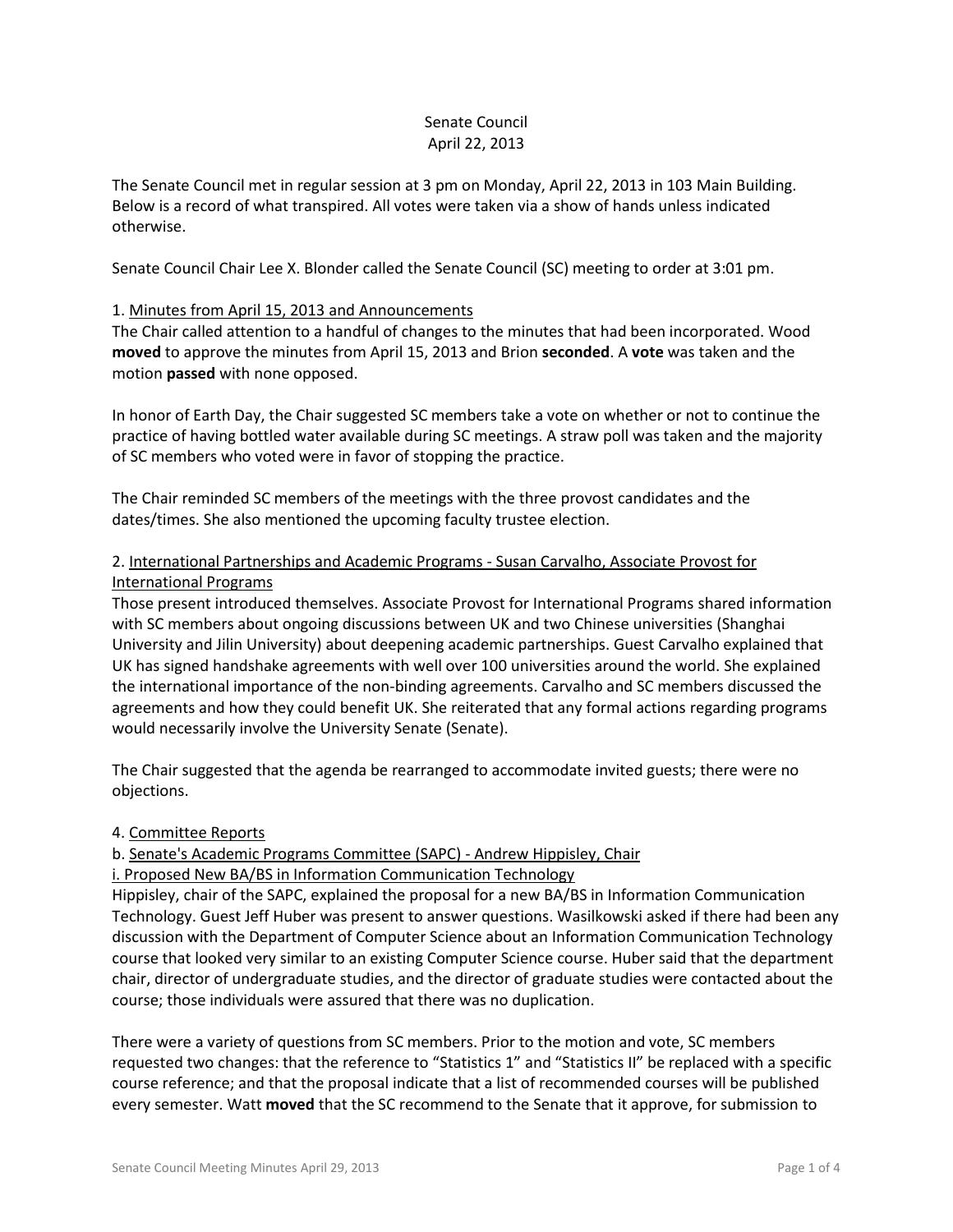the Board of Trustees, the establishment of a new BA/BS program in Information Communication Technology in the School of Library and Information Sciences within the College of Communication and Information. Wasilkowski **seconded**. Debski **offered a friendly amendment** to add the two suggestions as being required prior to Senate review. Christ **seconded**. A **vote** was taken and the motion **passed** with none opposed and three abstaining.

# a. Senate's Academic Organization and Structure Committee (SAOSC) – Herman Farrell, Chair i. Proposed New Center for Research on Environmental Disease

Guest Herman Farrell, chair of the Senate's Academic Organization and Structure Committee, explained the proposal for a new Center for Research on Environmental Disease. SC members asked a few questions. In response to a question, guest Xianglin Shi explained that the reference to the research center providing the full funding was an error – the College of Medicine will provide the funding. There was additional discussion.

Grossman **moved** that the SC recommend to the Senate that it approve the proposed new multidisciplinary research Center for Research on Environmental Disease based on its academic merits. Wasilkowski **seconded**. A **vote** was taken and the motion **passed** with none opposed.

Grossman **moved** that the SC recommend to the Senate that it endorse the proposed resources and placement of the proposed new Center for Research on Environmental Disease in the College of Medicine for approval by the Board of Trustees. Wasilkowski **seconded**. A **vote** was taken and the motion **passed** with none opposed.

## ii. Proposed Name Change for the School of Interior Design

Farrell explained the proposed name change of the School of Interior Design to the School of Interiors: Planning / Strategy / and Design. Guest Ann Dickson answered a variety of questions from SC members.

Grossman **moved** that the SC recommend the Senate endorse the name change of the School of Interior Design to the School of Interiors: Planning / Strategy / and Design. Wasilkowski **seconded**. A **vote** was taken and the motion **passed** with none opposed.

# b. Senate's Academic Programs Committee (SAPC) - Andrew Hippisley, Chair

### ii. Proposed New Undergraduate Certificate in Peace Studies

Hippisley explained the proposed new Undergraduate Certificate in Peace Studies. There was extensive discussion among SC members and with guests Clayton Thyne and Anna Bosch. Grossman **moved** to recommend to the Senate that it approve the proposed new Undergraduate Certificate in Peace Studies, with the modification to the faculty of record discussed in SC, and recommend it be housed in the College of Arts and Sciences. Wasilkowski **seconded**. Anderson **offered an amendment** to strike the modification and Watt **seconded**. There was additional discussion. A **vote** was taken and the motion failed, with three in favor and four against. The Chair called for a **vote** on the original motion and the **motion** passed with seven in favor and two opposed. Anderson asked for a point of information. She noted that there were more voting members present than there were total votes, in some instances.

# iii. Proposed Suspension of the Graduate Certificate in Medical Behavior Science

Because the original contact person could not attend, Wilson explained the proposed suspension of the Graduate Certificate in Behavioral Science. There was brief discussion about whether or not suspended certificates remained in the Registrar's inventory of programs. Wilson agreed to consult with others in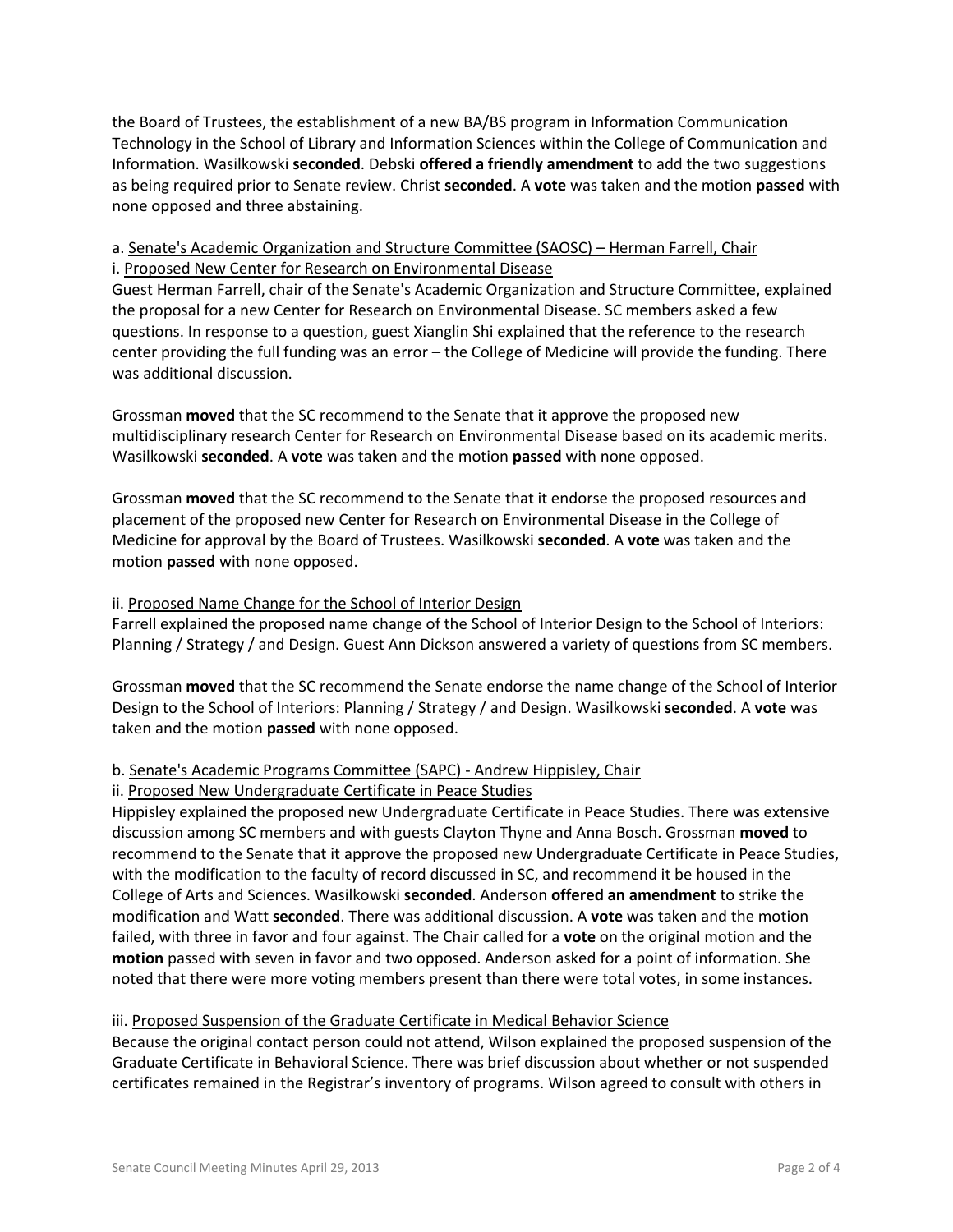the department about the long-term difference between suspending and deleting certificate programs and then update the SC.

iv. Proposed New University Studies Program - BS Accountancy and MS Accountancy Hippisley explained the proposed new Proposed New University Studies Program - BS Accountancy and MS Accountancy. Guest John Smigla answered questions from SC members. Grossman **moved** that the SC recommend the Senate approve the establishment of a new University Studies Program - BS Accountancy and MS Accountancy, in the School of Accountancy in the Gatton College of Business and Economics. Christ **seconded**. A **vote** was taken and the motion **passed** with none opposed.

5. Proposed Calendar Change for MA 109, MA 111, WRD 110 and UK 090 (Summer Program CARES) Guests Stephanie Mayberry and Anna Bosch explained the request. They answered questions from SC members. Wood **moved** to approve a calendar change for the Monday following the second Sunday in June to be the start date for the six-week courses, annually, for the freshman summer CARES program for MA 109, MA 111, WRD 110, and UK 090. A **vote** was taken and the motion **passed** with none opposed.

## 3. Old Business

a. Report from Ad Hoc Committee on Senate Non-faculty Membership

The Chair reported that she had corresponded with the President's Chief of Staff about the agenda item. She asked Wood, who chaired the ad hoc committee, to explain the report; Wood did so. After brief discussion, Brion **moved** to change the name of the Ad Hoc Committee on Senate Non-faculty Membership to the ad hoc Committee on Senate Membership and Voting Status. Christ **seconded**. A **vote** was taken and the motion **passed** with none opposed.

SC members discussed various aspects of the report, which based the rationale for granting voting rights on whether or not the individual was elected to serve in the University Senate, or if the person was included by virtue of another position. A few expressed concerns that deans and department chairs would continue to be disenfranchised from the faculty aspect of shared governance, although it was noted that department chairs and deans now vote in the staff trustee election, by virtue of recent changes to the *Governing Regulations*. One issue pertained to the lack of symmetry in the proposed new language for a new executive body of the University Assembly, with respect to the different structural designs and purposes of the executive bodies for the three representative bodies on campus. A final concern involved the possibility that revising the *GR*s to change Senate ex officio voting rights could open up the door to changing the decision-making authority of the Senate as a whole.

After a suggestion from the Chair, SC members agreed to continue the discussion at the SC's retreat in June, to ensure sufficient time for a discussion and consideration.

The meeting was adjourned around 5:15 pm.

Respectfully submitted by Lee X. Blonder, Senate Council Chair

SC members present: Anderson, Blonder, Brion, Christ, Debski, Edwards, Grossman, Hippisley, Pienkowski, Wasilkowski, Watt, Wilson, Wood and Wright.

Provost's liaison present: Greissman.